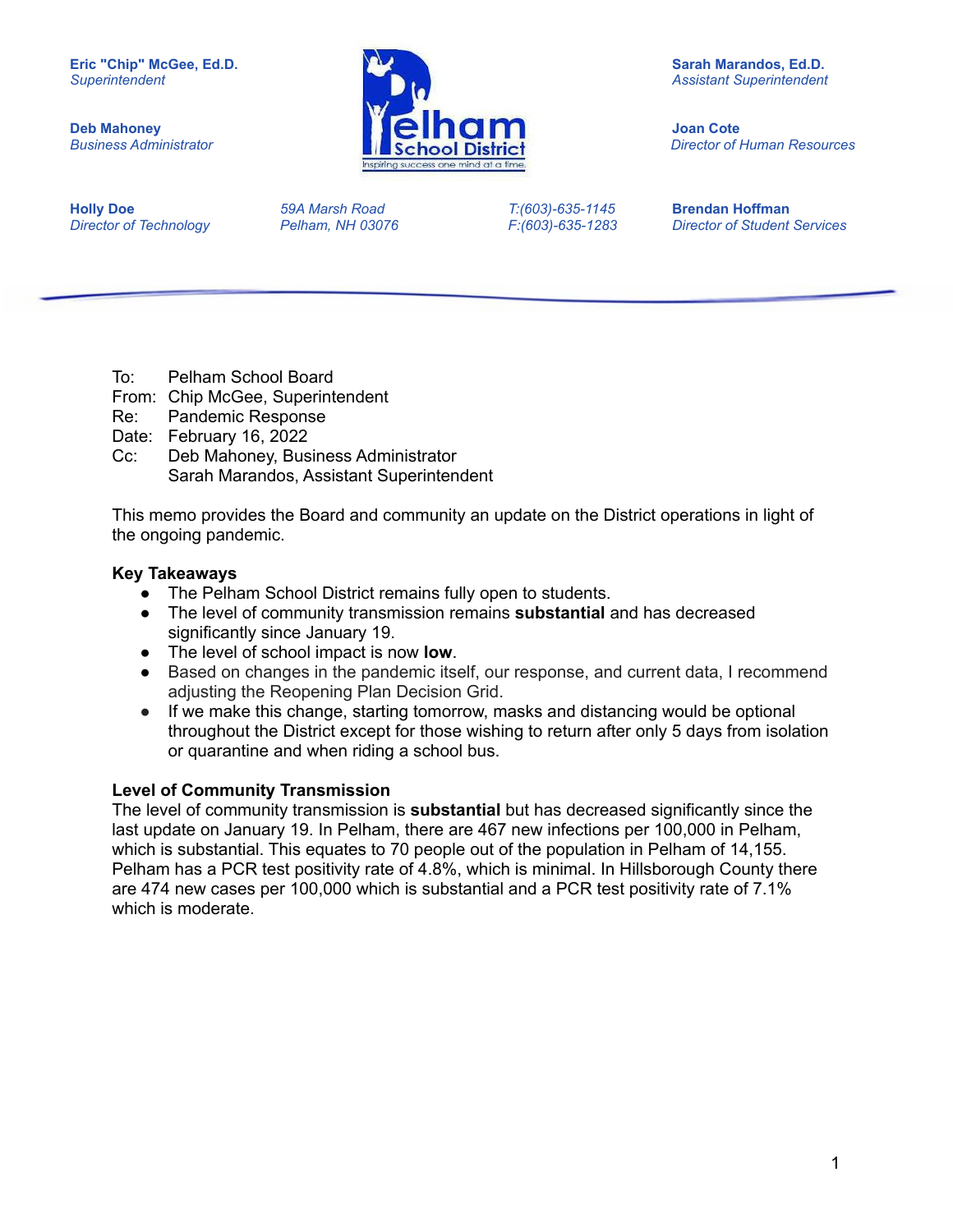|             | <b>Pelham</b>                      |                                          | <b>Hillsborough County (excluding Nashua)</b> |                                          |  |
|-------------|------------------------------------|------------------------------------------|-----------------------------------------------|------------------------------------------|--|
| <b>Date</b> | PCR test positivity %<br>7-day avg | New infections per<br>100k prior 14 days | PCR test positivity %<br>7-day avg            | New infections per<br>100k prior 14 days |  |
| 8.17        | 8.7%                               | 276                                      | 6.3%                                          | 182                                      |  |
| 9.1         | 8.7%                               | 473                                      | 6.5%                                          | 270                                      |  |
| 9.15        | 3.5%                               | 579                                      | 4.4%                                          | 343                                      |  |
| 9.29        | 5.1%                               | 643                                      | 4.2%                                          | 439                                      |  |
| 10.8        | 4.5%                               | 692                                      | 4.0%                                          | 430                                      |  |
| 10.20       | 2.6%                               | 431                                      | 6.1%                                          | 430                                      |  |
| 11.3        | 3.3%                               | 311                                      | 7.2%                                          | 428                                      |  |
| 11.17       | 7.3%                               | 523                                      | 10.1%                                         | 680                                      |  |
| 12.1        | 12.9%                              | 1,046                                    | 12.7%                                         | 947                                      |  |
| 12.15       | 13.7%                              | 1,109                                    | 11.3%                                         | 1,057                                    |  |
| 1.5         | 26.2%                              | 1,250                                    | 21.5%                                         | 1,000                                    |  |
| 1.19        | 25.3%                              | 4,225                                    | 23.3%                                         | 2,811                                    |  |
| 2.16        | 4.8%                               | 467                                      | 7.1%                                          | 474                                      |  |

#### **TABLE: Level of Community Transmission**

#### Minimal Moderate Substantial

NH DHHS trendlines for this data from the start of the pandemic provide a visual representation of the level of community transmission. The chart indicates a rapid decrease in community transmission since January 19. This data is for Hillsborough County excluding Nashua. Town-level trendlines are not provided by NH DHHS because of the lower population.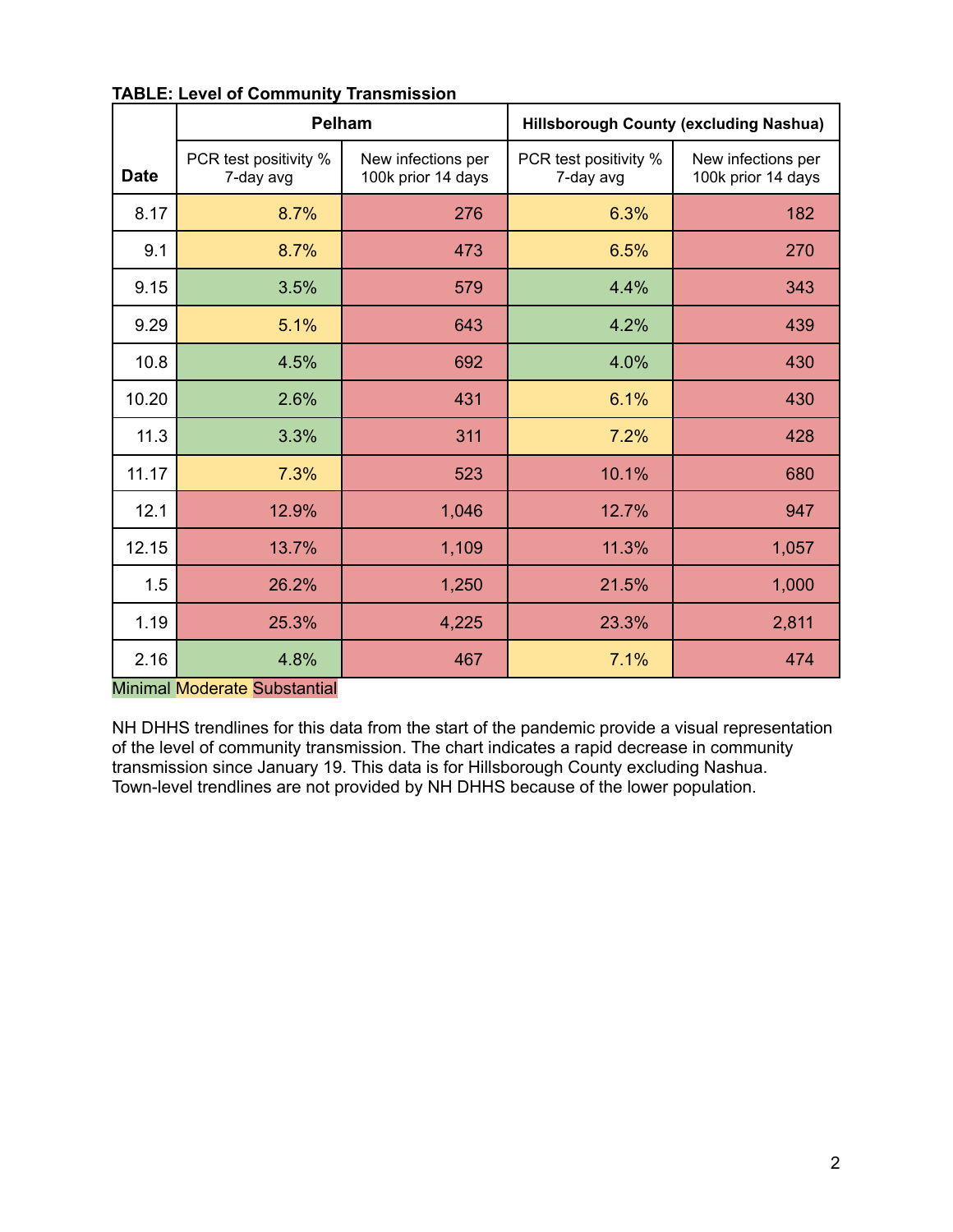

*Notes: This chart does not reconcile precisely to the table above because the chart is updated daily while the table is updated before each School Board meeting. The chart for PCR test positivity rate is not included because it was not updated by NH DHHS as of today.*

# Level of School Impact

The level of impact on the school is now **low**. It had been medium on January 19. This change is based on three criteria: transmission within the schools, student absenteeism, and staff capacity.

| <b>Date</b> | <b>Transmission in schools</b> | <b>Student absenteeism</b> | <b>Staff capacity</b> |
|-------------|--------------------------------|----------------------------|-----------------------|
| 8.17        | Low                            | N/A                        | Normal                |
| 9.1         | Low                            | $4.6% - Low$               | <b>Normal</b>         |
| 9.15        | <b>Medium</b>                  | 7.5% - Low                 | <b>Normal</b>         |
| 9.29        | <b>Medium</b>                  | $9.0\%$ - Low              | <b>Normal</b>         |
| 10.8        | <b>Medium</b>                  | 8.5% - Low                 | <b>Normal</b>         |
| 10.20       | <b>Medium</b>                  | 5.4% - Low                 | <b>Normal</b>         |
| 11.3        | <b>Medium</b>                  | 5.4% - Low                 | <b>Normal</b>         |
| 11.17       | Varied                         | $9.0\%$ - Low              | <b>Strained</b>       |
| 12.1        | Varied                         | $9.6\%$ - Low              | <b>Strained</b>       |
| 12.15       | Varied                         | 7.8% - Low                 | <b>Strained</b>       |

# **TABLE: Level of School Impact**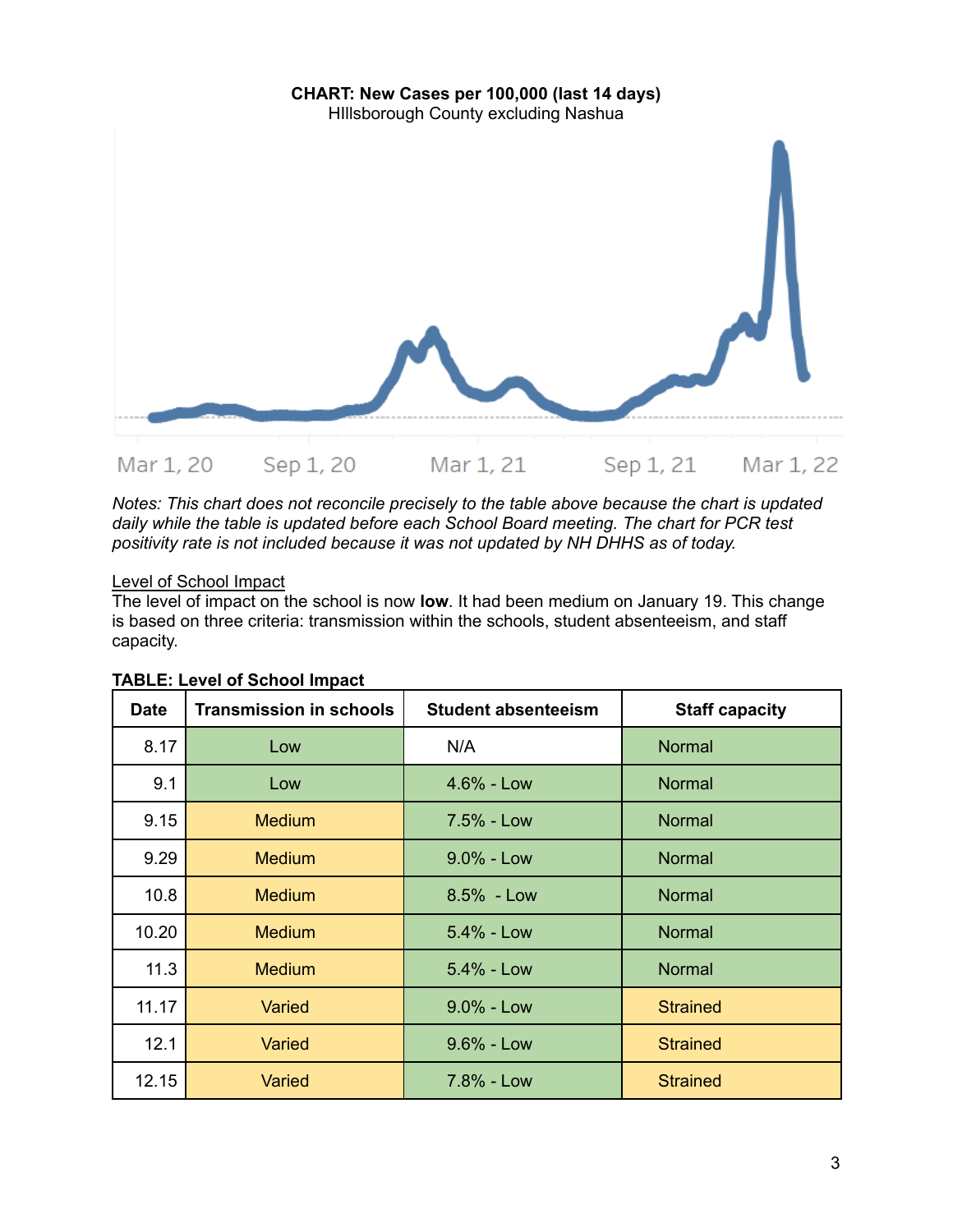| 1.5  | <b>Medium</b> | $20.0\%$ - Medium | 9.2%* - Strained      |
|------|---------------|-------------------|-----------------------|
| 1.19 | Varied        | $9.1\%$ - Low     | $11.0\%$ * - Strained |
| 2.16 | Low           | $5.0\%$ - Low     | $6.7\%$ * - Normal    |

### Low Medium High

\*Percent certified staff absent.

Source: Pelham School District data sources.

Transmission within the schools - All clusters at all three schools have ended. The number of students and staff who have tested positive has decreased dramatically. There are currently a total of three students and one staff member who are excluded as a result of testing positive. This means transmission within the schools is **low**.

### **All Known Positive Cases of COVID-19 for Students and Staff as of 2.16.22**

|                           | <b>Current</b>  |                                    |           | <b>Total for 2021-22</b><br>(recovered and current) |              |                  |
|---------------------------|-----------------|------------------------------------|-----------|-----------------------------------------------------|--------------|------------------|
|                           |                 | <b>Positive Cases</b><br>Clusters/ |           | <b>Positive Cases</b>                               |              | <b>Clusters/</b> |
| <b>School</b>             | <b>Students</b> | <b>Staff</b>                       | Outbreaks | <b>Students</b>                                     | <b>Staff</b> | <b>Outbreaks</b> |
| Pelham Elementary School* |                 |                                    | 0/0       | 250                                                 | 53           | 8/2              |
| Pelham Memorial School    |                 |                                    | 0/0       | 148                                                 | 25           | 10/2             |
| Pelham High School        |                 |                                    | 0/0       | 170                                                 | 14           | 5/1              |

Student absenteeism - Student absenteeism is at 5.0%. This is a decrease from January 19 when it was 9.1% and is considered **low.**

Staff capacity - Our staff attendance has continued to enable the District to operate in person. Today we had 6.7% of our certified educators absent. I cannot express fully my gratitude to all our staff for their continued effort throughout the nearly two years of pandemic response. Given low absenteeism and stabilized staffing levels, staff capacity is **low**.

### **Proposed Change to The Pelham School District 2021-22 Reopening Plan**

The circumstances related to the pandemic have changed significantly since the reopening plan was written in July 2021.

- Vaccines: All students five years and older and all adults have had the opportunity to be vaccinated and to stay up to date with boosters. Up-to-date vaccinations significantly reduce the risk of death and hospitalization from the virus.
- Variants: The Omicron variant is less deadly and more contagious than previous variants.
- Negative Impacts: The pandemic has had a negative impact on students, staff, and families. This has been a national challenge. It has been caused by the anxiety of a deadly pandemic, the isolating nature of the pandemic including the need for masking and distancing, and the increased time out of school for students and staff.

As a result, I recommend that the reopening plan be adjusted to address these new circumstances. Specifically, I recommend that the decision grid be adjusted to allow for an "Emphasis on Pelham Data" when the Level of Community Transmission is "Substantial" and the Level of School Impact is "Low". I also recommend allowing for "No Masks No Distancing" when the Level of Community Transmission is "Moderate" and when the Level of School Impact is "Low". The changes would look like this: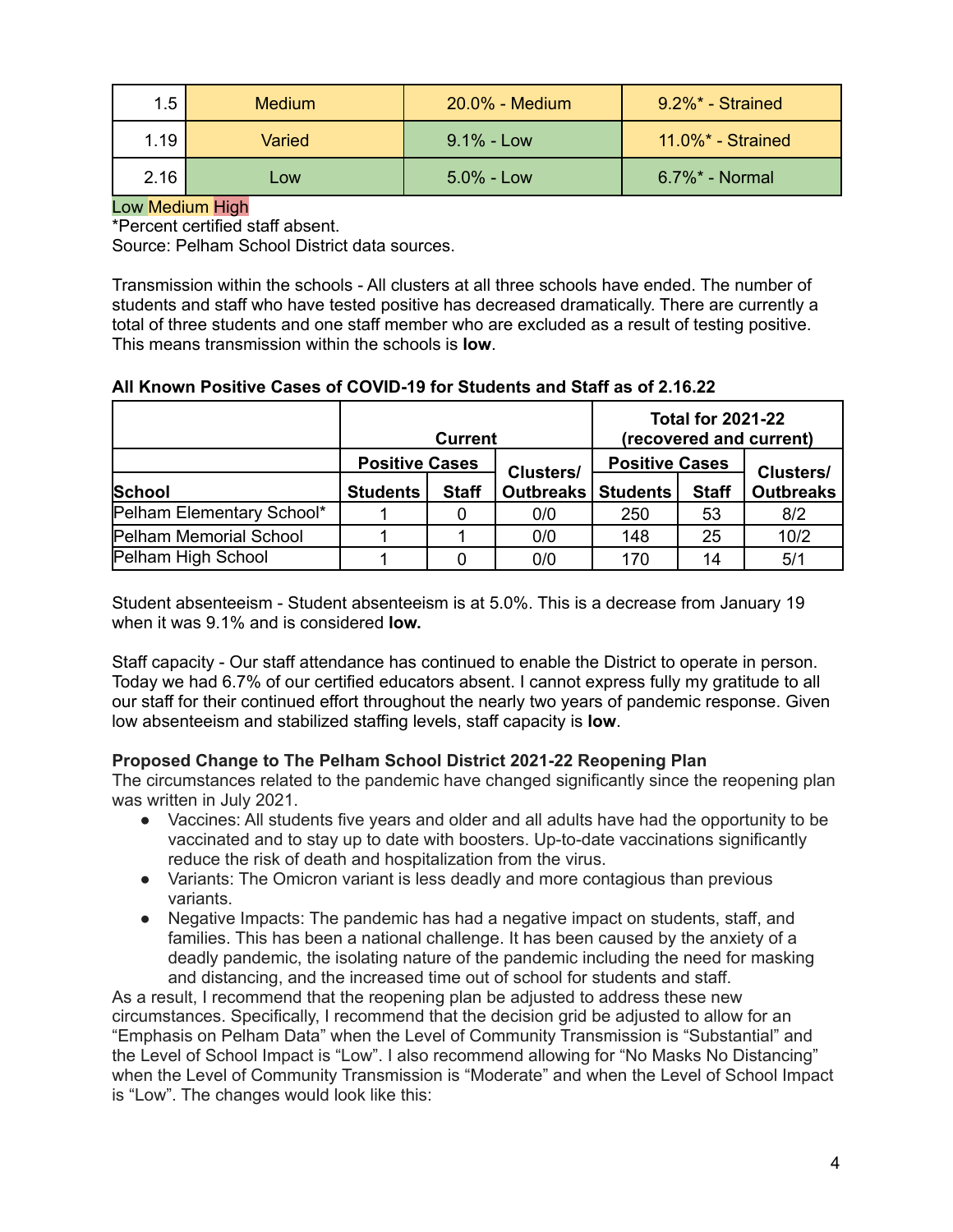| <b>Decision Grid</b> |        | <b>Level of Community Transmission4</b> |                                                                                           |                                                                                  |  |
|----------------------|--------|-----------------------------------------|-------------------------------------------------------------------------------------------|----------------------------------------------------------------------------------|--|
|                      |        | Minimal                                 | Moderate                                                                                  | Substantial                                                                      |  |
| Level of             | Low    | No Masks<br>No Distancing               | <b>Emphasis</b><br>on Pelham Data <sup>e</sup><br><b>No Masks</b><br><b>No Distancing</b> | Masks and<br><b>Distancing</b><br><b>Emphasis</b><br>On Pelham Data <sup>6</sup> |  |
| <b>School Impact</b> | Medium | No Masks<br>No Distancing <sup>5</sup>  | Emphasis<br>On Pelham Data <sup>6</sup>                                                   | Masks and<br>Distancing                                                          |  |
|                      | High   | Emphasis<br>On Pelham Data <sup>6</sup> | Primarily<br>Remote                                                                       | Primarily<br>Remote                                                              |  |

# **NEW Decision Grid**

Provided the School Board approves the proposed adjustment to the Reopening Plan, the Decision Grid would work like this. While the level of community transmission is **substantial**, it is decreasing rapidly. The overall level of school impact is now **low**. The new decision grid (below) recommends **Emphasis on Pelham Data**.

| <b>Decision Grid</b>             |        | Level of Community Transmission <sup>4</sup> |                                         |                                                |  |
|----------------------------------|--------|----------------------------------------------|-----------------------------------------|------------------------------------------------|--|
|                                  |        | Minimal                                      | Moderate                                | Substantial                                    |  |
|                                  | Low    | No Masks<br>No Distancing                    | No Masks<br>No Distancing               | <b>Emphasis</b><br>On Pelham Data <sup>6</sup> |  |
| Level of<br><b>School Impact</b> | Medium | No Masks<br>No Distancing <sup>5</sup>       | Emphasis<br>On Pelham Data <sup>6</sup> | Masks and<br>Distancing                        |  |
|                                  | High   | Emphasis<br>On Pelham Data <sup>6</sup>      | Primarily<br>Remote                     | Primarily<br>Remote                            |  |

As a result, starting tomorrow we would make the following changes.

- Masks and distancing will be optional throughout the District.
- Staff and students wishing to return from isolation or quarantine after only 5 days will need to wear masks according to NH DHHS [Guidance.](https://www.covid19.nh.gov/sites/g/files/ehbemt481/files/inline-documents/sonh/isolation-and-quarantine-recommendations_0.pdf)
- Students on the school buses will need to wear masks because of federal [regulations](https://www.cdc.gov/quarantine/masks/mask-travel-guidance.html).
- PHS and PMS will post close contacts on the Pelham School District [pandemic](https://www.pelhamsd.org/PandemicResponseResources.aspx) response [webpage](https://www.pelhamsd.org/PandemicResponseResources.aspx) instead of sending out notices through email. PES moved to that system last week.

We will continue to monitor all variables in case further change is needed.

### **The Big Seven**

We will continue to follow the universal guidance described in our Reopening 2021 Plan. Our mitigation measures are (1) face coverings, (2) distancing, (3) hand sanitation, (4) screening, (5) ventilation, (6) vaccines, and (7) testing. Although face coverings and distancing are optional, they remain on the list as potential tools for future challenges. Students and staff will still be required to self-screen and the District will continue its efforts related to providing additional ventilation, encouraging vaccines and providing optional testing.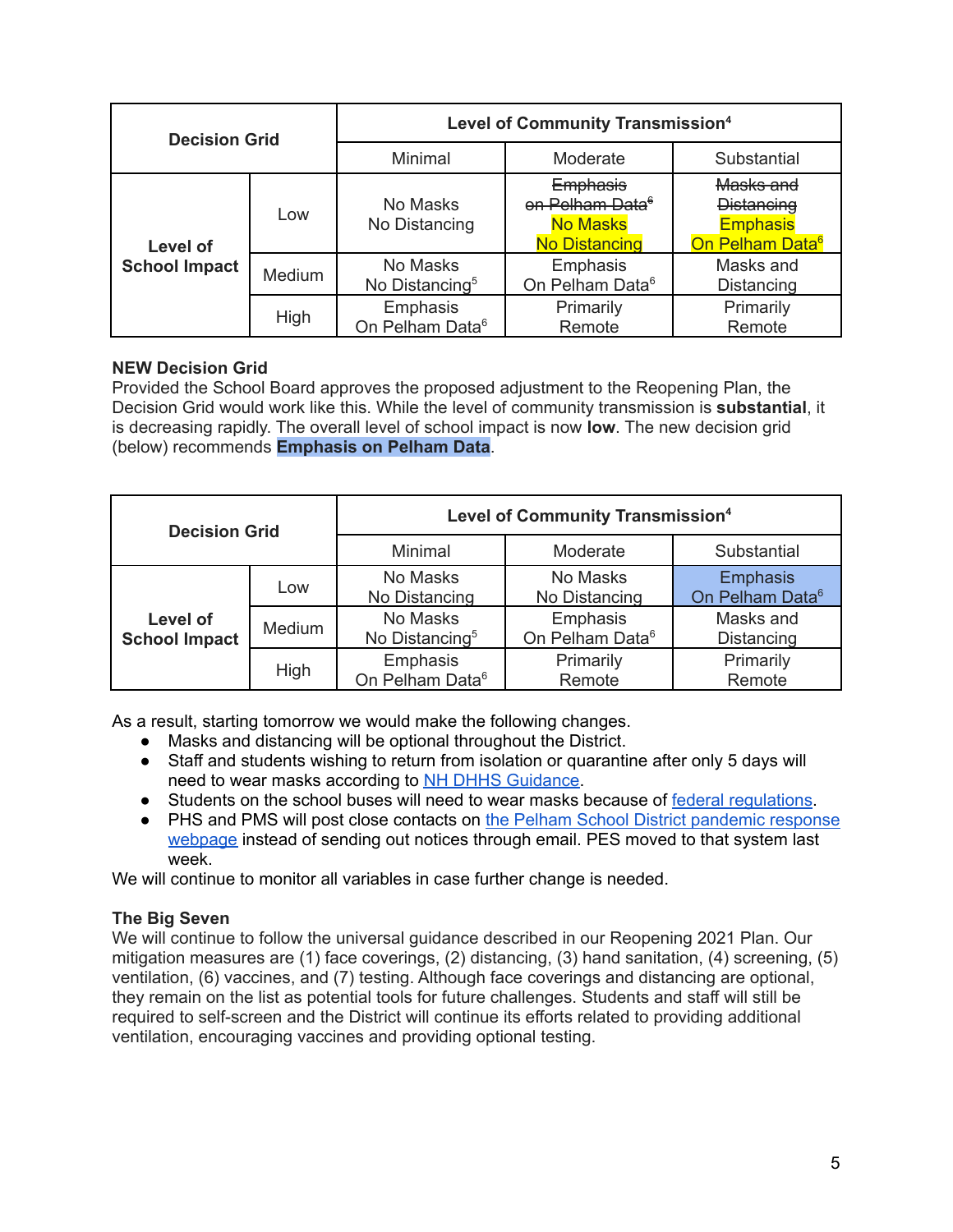### **Conclusion**

We continue to adjust to the changing circumstances of the pandemic. The pandemic we face today is not the one that arrived in Pelham in March of 2020. I am hopeful that we are now in a position to manage the pandemic, rather than have it drive so much of what we do. It could be an opportunity to get to work on all the other challenges/opportunities we have in the Pelham School District. I want to thank staff, families, and students for their friendly, kind, and patient approach. If circumstances change further, we will adjust and persevere.